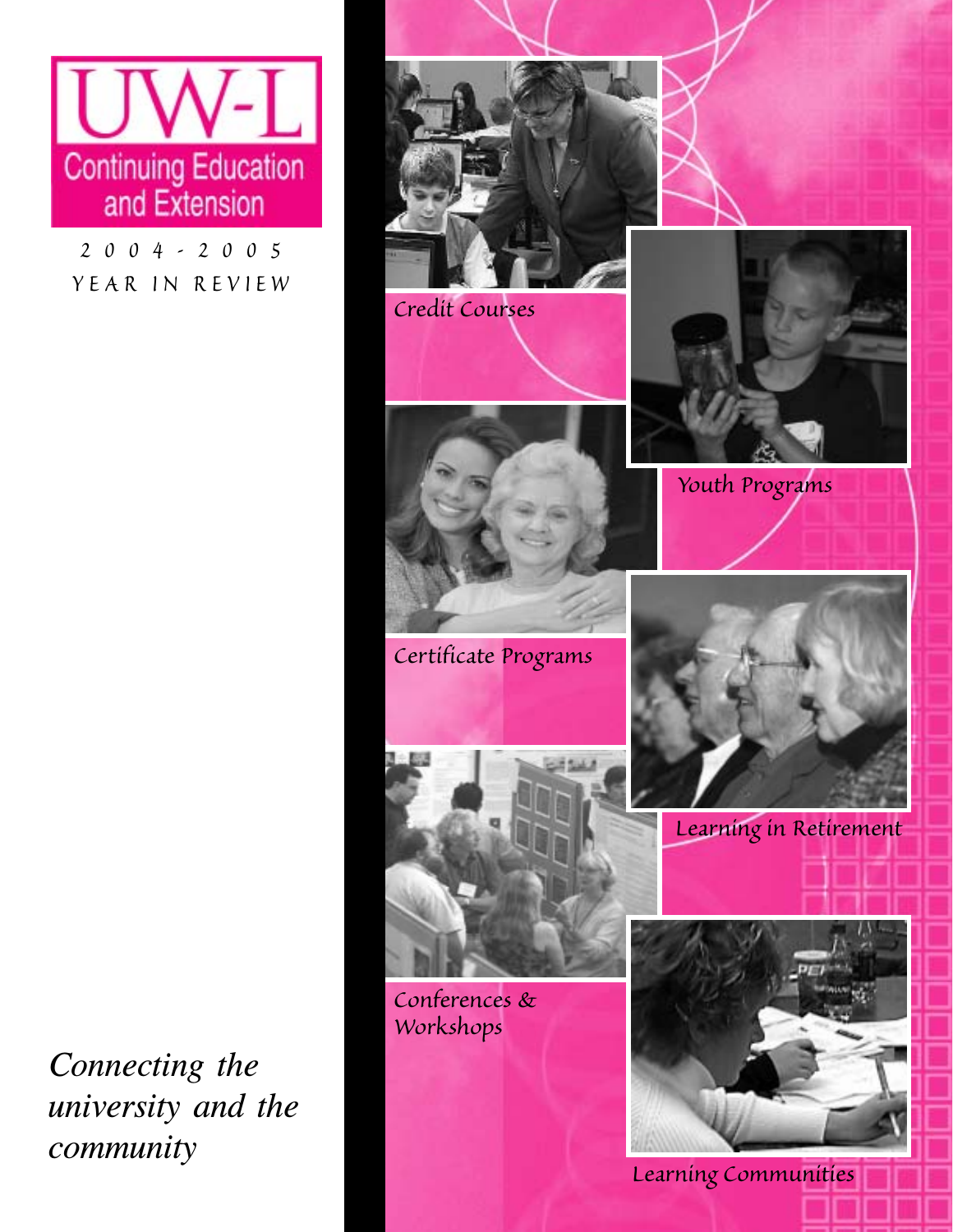

Dear Colleagues and Friends,

As I retire and embark on a new chapter of my life, I want to thank you for your support and cooperation over the past 21 years. I have loved my work in Continuing Education and Extension. The opportunity to connect the University to the community has been very rewarding. Working with community professionals, faculty and colleagues around the state, I have had the pleasure of creating programs to meet the professional and personal



development needs of adults in our region. Programs such as "Protecting Families and Children," "Healing in the 21st Century" and the "Gerontology Certificate Program" have allowed me to work on issues that I feel passionately about and, I hope, have positively impacted our region.

I am grateful for the commitment and compassion of human service professionals in our area. From administrators to paraprofessionals, they demonstrate a desire to enhance their knowledge and skills to better serve their clients. I am also grateful to my colleagues in Continuing Education. You have been a great group of people to work with! I will miss you.

Sincerely, Donell Kerns Assistant Director

#### AWARD RECEIVED



• Penny Tiedt, CEE assistant director, was recognized as an honorary faculty member in the College of Science and Allied Health by Dean Mike Nelson.

|                         | Number of Programs | Number of Enrollments |
|-------------------------|--------------------|-----------------------|
| Learning Community*     | 93                 | 3,294                 |
| Credit Courses          | 116                | 868                   |
| Certificate Offerings   | 24                 | 343                   |
| Conferences & Workshops | 74                 | 3,013                 |
| Pre-College Programs    | 27                 | 1,173                 |
| Older Adult Programs    | 38                 | 958                   |
| Total                   | 372                | 9,649                 |

*\* Total of 532 students enrolled fall semester; total of 566 students enrolled spring semester*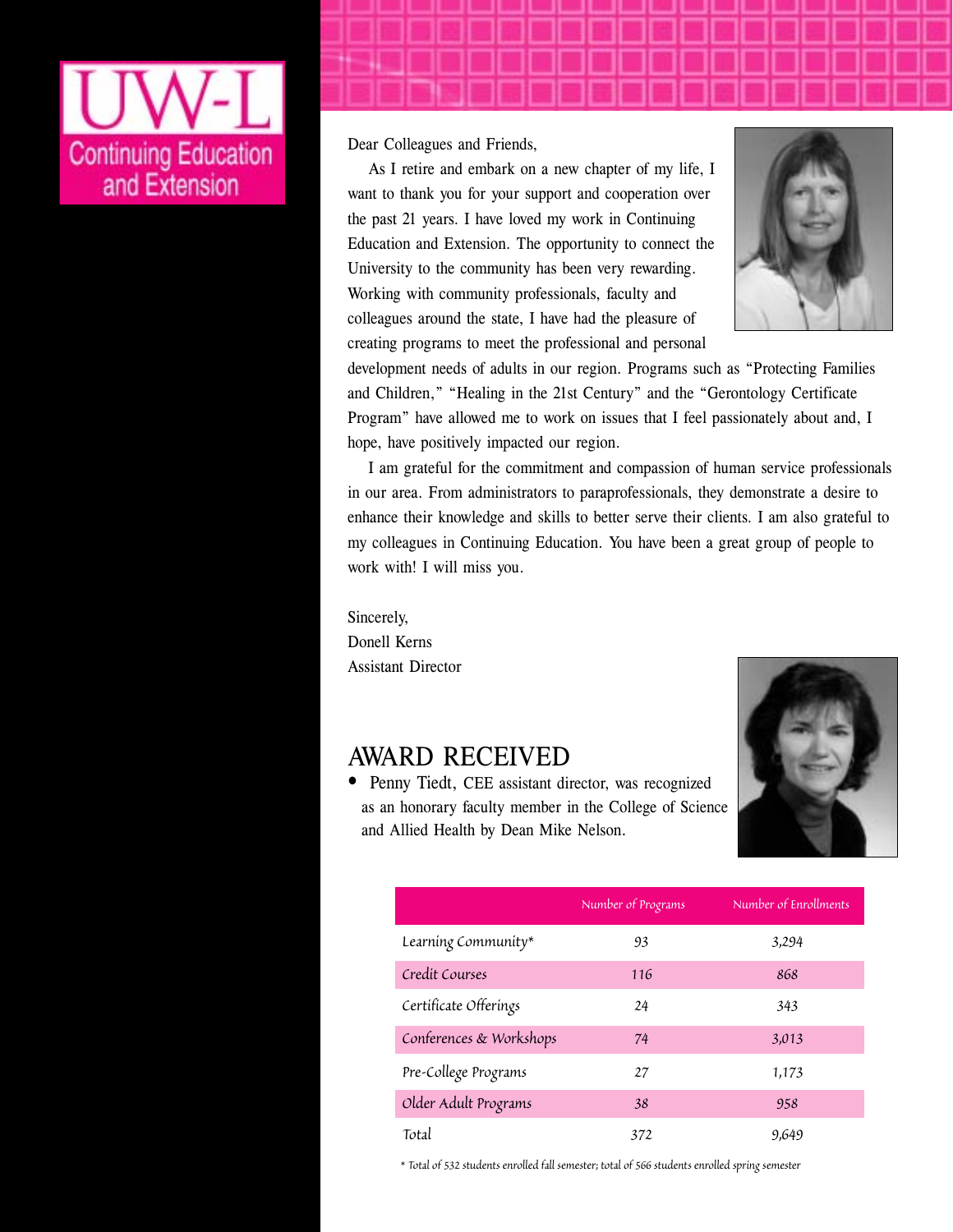# *LEARNING COMMUNITIES*

#### *Who are we and what do we do?*

Continuing Education/Extension (CEE) can work with you to develop educational programs (both credit and noncredit) that enable individuals to earn degrees and certificates, meet licensure requirements, accomplish professional goals, participate in conferences, and pursue leisure and academic interests.

#### *Learning Communities*

- In partnership with the **UW-L School of Education** and **Learning Quest Associates**, CEE administered the **ME-PD Learning Community** program for 691 teachers and school professionals. Learning Communities were organized in La Crosse, De Soto, Onalaska, West Salem, Melrose, Durand, Chippewa Falls, Rice Lake, Hudson, Berlin, Reedsburg, Madison, Verona, Oregon, Sun Prairie, Watertown, Hartland, Pewaukee, Beloit, Burlington and Menomonee Falls. In May, 164 graduate students received their ME-PD degree from this program.
- Approximately 560 ME-PD Learning Community students and alumni, school district administrators, and UW-L faculty and staff convened at the La Crosse Center for the seventh annual Learning Community conference, developed by CEE, the School of Education and Learning Quest Associates. Participants attended sessions to enhance teaching practices, better meet the needs of diverse learners and learn new ways to motivate students.

#### **IMPACT**

More than 1,200 individuals from over 200 school districts have completed the Master of Education-Professional Development (ME-PD) learning community program from 1997-2004. The majority of these students are PK-12 educators interested in obtaining a master's degree to improve their teaching credentials and classroom instruction.

Interviews conducted with graduates of the ME-PD program indicated they were more responsive to student needs, were willing to try new activities and strategies and were reflective about their teaching practices. As a result, they reported, their students were exposed to more relevant and richer learning opportunities and were challenged to do more problem solving and higher-level thinking.

Ten school administrators with 10 or more ME-PD graduates in their districts were also interviewed. Each administrator stated they had seen positive differences in the graduates' teaching practices and in their school culture. They also reported that these teachers take on more leadership and share ideas and activities with colleagues.

*"Every Monday I took skills and strategies I learned over the weekend and applied them to my classroom. This program has had positive impact on the way I teach and they way my*

*students learn."*

*--ME-PD Learning Community student*

### *Learner Profile:*



*Naomi Harm*

When Naomi Harm made the decision to pursue her master's degree, she knew that it had to accommodate her already busy schedule. At the time, she was a full-time elementary school teacher raising a family of four. "I was looking for a program that would have the least disruption to my family life but a program that was also academically rigorous," says Harm.

In 2001, Harm enrolled in the ME-PD learning community program. Throughout the two years, she was able to collaborate and network with fellow educators and professionals, learn new skills and strategies immediately applicable to her classroom, and customize an action research project that was individualized for her. "The program provided me with a conducive learning environment to exchange creative ideas, it allowed for the sharing of best practices and an opportunity for in-depth discussions surrounding curriculum, instruction, and assessment," says Harm.

Since graduating, Harm accepted a position at CESA #4 as Educational Technology Services Director. "As a result of earning my ME-PD degree, I have been able to incorporate the research methodology I learned from the program into all of my newly designed technology integration programs at CESA #4," she adds. "By using the research strategies, I know I am designing and delivering an effective technology program for K-12 educators."

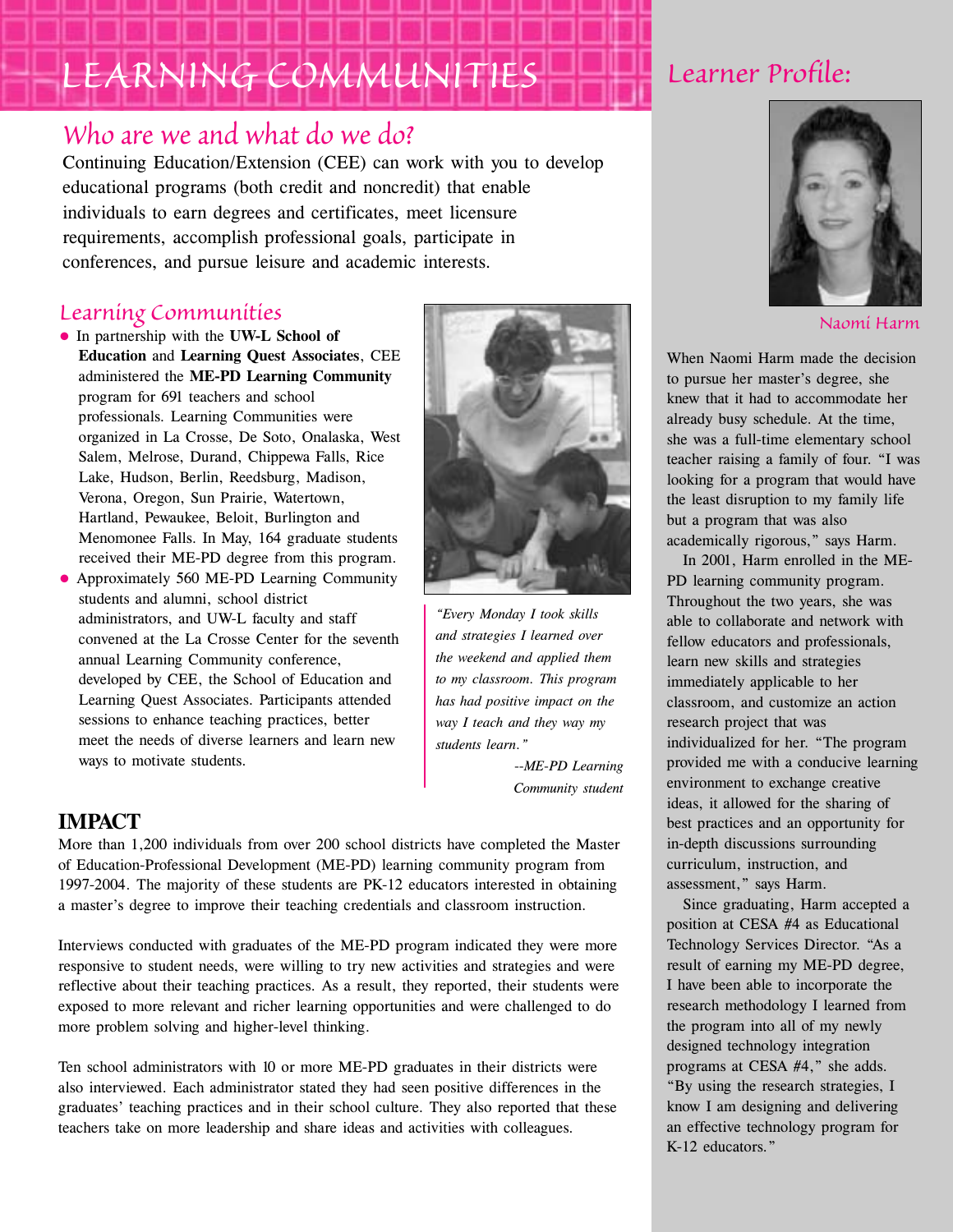## *CREDIT COURSES*

- The Exercise and Sport Science Master of Science **Sport Administration** option offered in Pewaukee and the **Physical Education Teaching** option held in Beaver Dam used **cohort formats** for their three-year rotation of classes. Other courses were held in Eau Claire, Minocqua, Tomahawk and Wisconsin Dells. Total enrollment for the 24 courses was 244.
- The **Arabic and Persian Immersion** program, an eight-credit UW-Madison program, drew thirty-five adults from across the country to learn Arabic or Persian.
- **Biology 105** was offered for 11 advanced high school students in partnership with the **La Crosse School District**.
- Human Development was transmitted to **teachers at Hillsboro High School** and Learning and Instruction to **teachers at Holmen and Sparta** using **distance education** technology.

*"The program was excellent with regards to current research, and where physical education needs to go. Material and the resources were excellent!"*

*— ESS Physical Education Teaching student*



Credit staff (left) front, Gary Gilmore, Annette Valeo; middle, Kay Robinson, Lynn Weiland; back, Karen Hansen and Susan Larkin.



- **Educational Studies** offered an optional credit course in conjunction with the **Autism Spectrum Disorders Certificate** in partnership with **Chileda**.
- The 12th annual **Washburn Academy**, offered in partnership with the **UW-L School of Education** and the Cooperative Educational Services Agency **(CESA) #4**, resulted in 340 graduate enrollments from the two academy weeks in Holmen and Onalaska and additional pre-academy offerings.
- Credit courses were offered to Onalaska Middle School, Eagle Bluff Elementary School and Logan High School teachers working with the Professional Development Schools.
- Other professional development opportunities for educators included:
	- **Writing Assessment and Instruction: 6 Traits**, providing teachers with best practices in writing instruction, held in La Crosse;
	- Classroom Management, assisting teachers to develop successful strategies for student behavior, offered in Onalaska;
	- Writing for Publication, helping teachers with professional writing skills, held in Viroqua;
	- Perspectives in Drawing and Exploring the Outdoor Classroom, enabling teachers to utilize the outdoor landscape into their curriculum, offered at the Kickapoo Valley Reserve.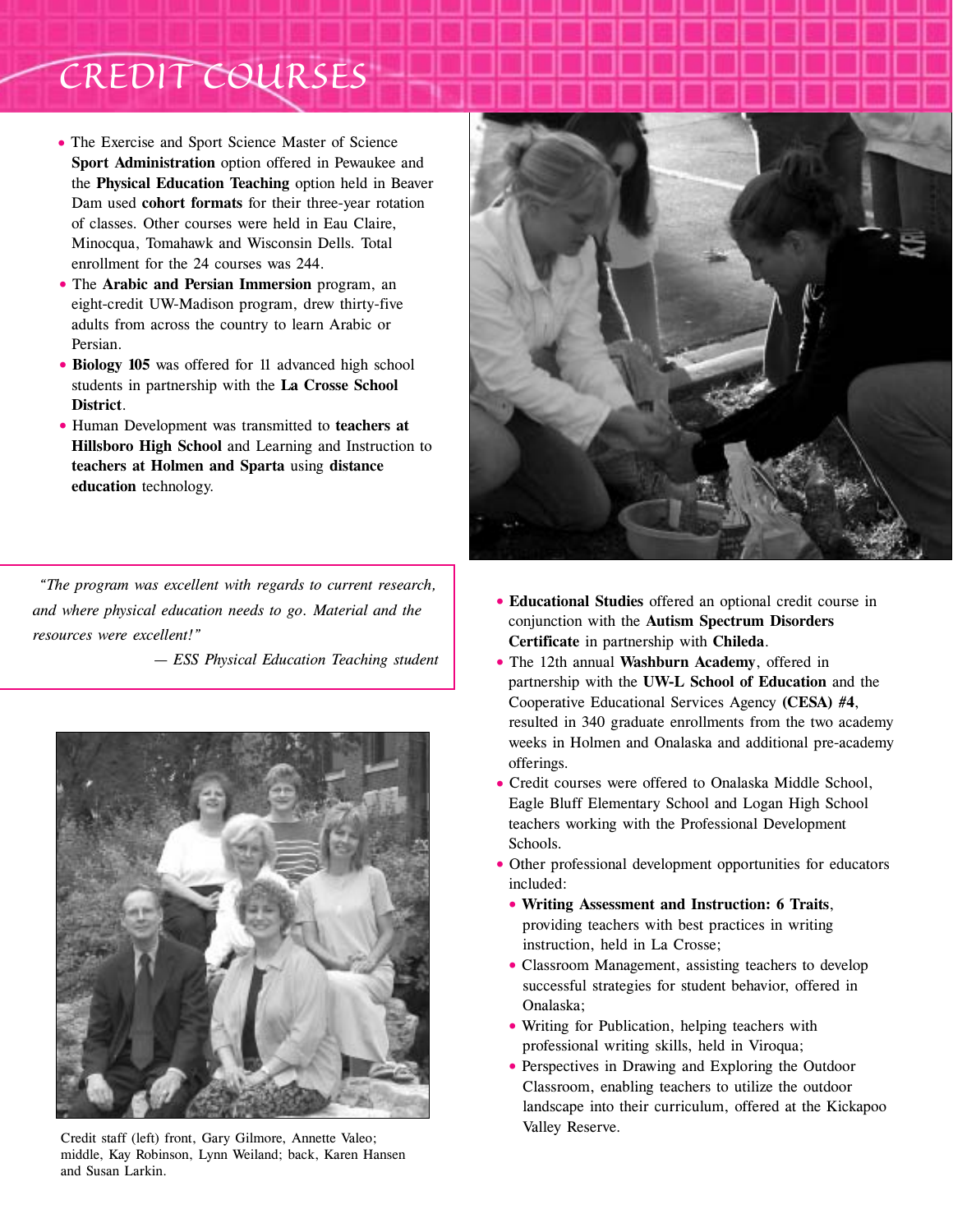# *CERTIFICATE PROGRAMS Learner Profile:*

- CEE, the Small Business Development Center (SBDC) and the College of Business Administration offered the **Healthcare Management Certificate** program to 46 healthcare professionals using **distance education** technology. Supported by an EDvantage grant from UW-Extension, the program originated from the **Health Science Center** with receive sites in **Tomah, Whitehall** and **Sauk City**.
- In partnership with **Chileda**, CEE offered the **Autism Spectrum Disorders Certificate** program. Forty-five adults completed the 30-hour certificate this year.
- The Gerontology Certificate, offered in partnership with the **Psychology** department, had 50 learners enrolled and 15 graduates. This 120-hour noncredit program designed for health and human service professionals and other interested individuals has been renamed the **Advanced Gerontology Certificate**. A **new 60-hour Gerontology Certificate** began this year.
- The University of Wisconsin offers an **online 18-credit Gerontology Certificate** program that combines the expertise of seven UW institutions. CEE partnered in developing this undergraduate certificate, and the **Psychology** department offered the Foundation of Gerontology course entirely online.
- Over 120 business managers and supervisors participated in the **Supervisory Management Certificate** program, a series of professional development seminars, offered by the SBDC.

*"There was so much useful information throughout the program that gave multiple perspectives on controversial topics. It increased my knowledge, which will be an asset in my future. It was a wonderful program!"*

*--Autism Spectrum Disorders student*

#### **IMPACT**

In 2004, CEE conducted a survey of graduates of the Gerontology Certificate Program (GCP). Since its inception in 2001, 48 individuals have completed the 120-hour professional development program. The goal of the survey was to measure the impact of the GCP on the graduates and on the work they do. Thirtyfive respondents completed the evaluation survey.

More than 85% believed the knowledge gained impacted the way they worked with older adults. "It has enhanced every aspect of working with older adults, from medication to social issues," says one respondent. "I have a much more wellrounded approach to my patients," adds another. The respondents also reported more compassion and understanding of the aging person.

When asked about how the GCP had impacted them personally, 26 individuals responded positively. "It has given me a feeling of more authority in my field of nursing." "I wish I would have taken this program years ago - it would have been valuable in my geriatric work."

Additionally, 79% respondents indicated that they felt better about their work and expressed increased enthusiasm for their work.



*Carol Meirick*

As Carol Meirick enrolled in the Gerontology Certificate Program (GCP) in the fall of 2002, she didn't know what to expect. Employed as a pool nurse at Franciscan Skemp Healthcare for the past 10 years, she has worked much of her time in the aging unit. "Working with older adults has always intrigued me," says Meirick. "When I registered for the program, I didn't think it was going to be as good as it was. After participating in the two-year program, the information I obtained provided me with an opportunity to better relate and understand how older adults feel physically, mentally and emotionally," she explained.

Meirick encourages not only health and human professionals but adult children of aging parents, older adults and the general public who want to gain a greater insight into the geriatric population to take the program. "As a result of the program, I have tried to convey the many options and opportunities available to others - from aging and mental health to geriatric assessment and evaluation," says Meirick.

Continuous learning and growth best sum up Meirick. Most recently she graduated from the Autism Spectrum Disorders Certificate. "Lifelong learning is good for the mind," she added.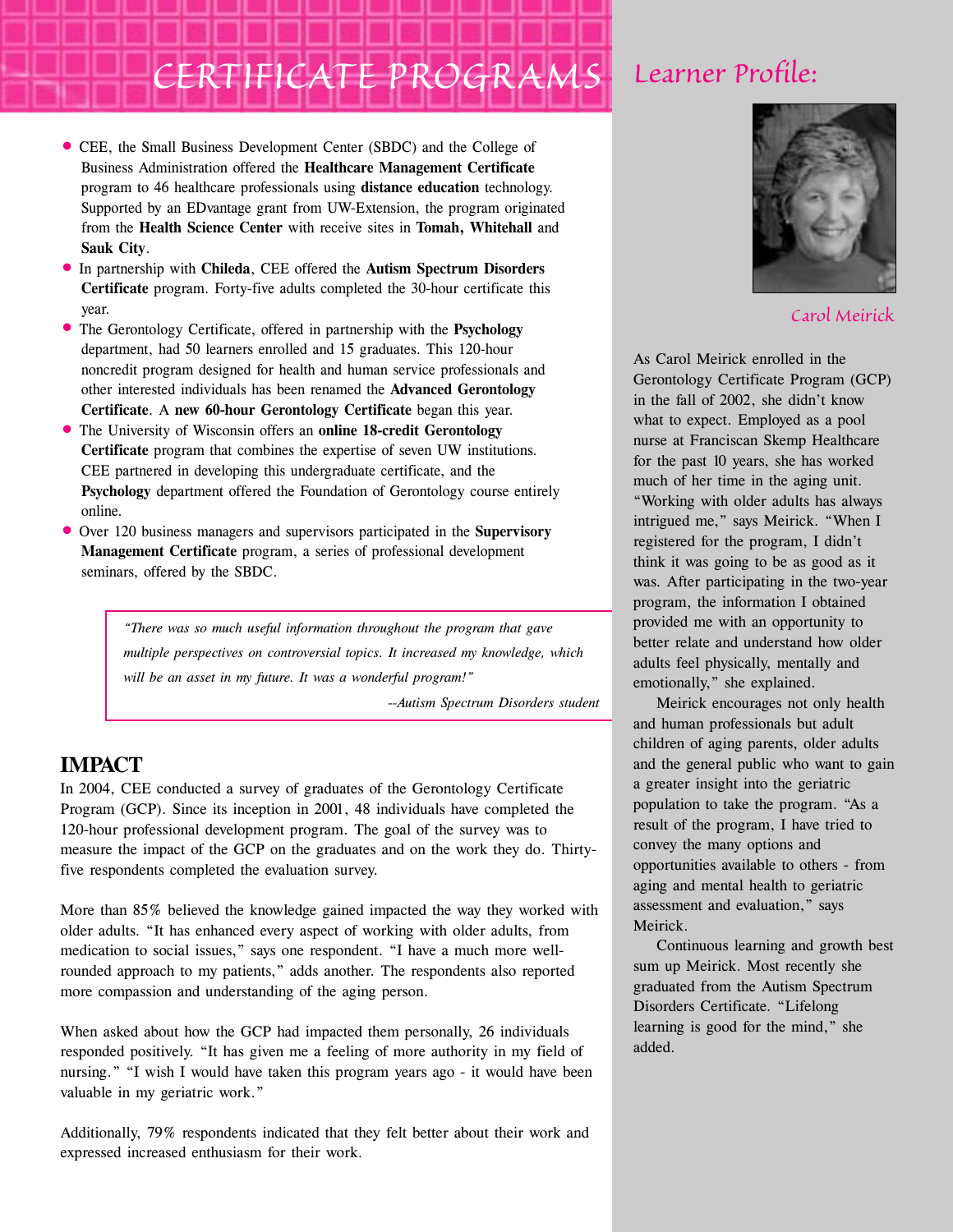### *CONFERENCES & WORKSHOPS*

*"Working with CEE is a win-win for all involved. They handle a lot of logistical details of putting on a seminar while lending the credibility of UW-L and the UW System to the package." — Sheldon Wagner, Gundersen Lutheran Sports Medicine*

#### *Health & Human Services*

- **Parenting Teens for Success** (Kev Niam Txiv Qhuab Qhia Tej Tub Ntxhais Hluas Kom Zoo: Qhov No Yog Rau Cov Niam Txiv Hmoob thiab Tub Ntxhais Hmoob), was attended by more than 50 Hmong parents and adolescents.
- The **International Death, Grief and Bereavement Conference** developed in partnership with the **UW-L Center for Death Education and Bioethics**, brought together 108 professionals and individuals dealing with grief.





- The **2004 Wisconsin Upper Extremity Symposium and Workshops** co-sponsored by the **Health Professions** department and Gundersen Lutheran Sports Medicine drew 119 physical therapists and athletic trainers from several states.
- A workshop for human service professionals, **Mental Health Assessment and Diagnosis: Review for Human Service Workers**, was attended by 27 participants.
- Community Health offerings included the 21st annual Wisconsin Health Education Network meeting and the 5th biennial Violence Intervention and Prevention Institute.
- The Basic Emergency Lifesaving Skills in Schools (BELSS) workshops held in Whitewater, La Crosse and Wisconsin Rapids attracted 45 health educators and social workers.

*"The strength of this program lies in making national leaders in differentiated curriculum accessible to classroom teachers who work with kids every day. They share new theories and methods with educators who then can go directly back to their classrooms and implement these." — Gifted and Talented attendee*



Noncredit staff (left)Jan Olson, Donell Kerns, Penny Tiedt and Karen Langaard.

*"I came away with pertinent information that I will be able to use both personally and professionally. Thanks!" — Death, Grief and Bereavement conference attendee*



#### *Education*

- The **Gifted and Talented Workshops**, cosponsored by the **Mississippi Valley Gifted and Talented Network**, were attended by 157 educators and parents from area school districts.
- More than 70 educators, students, performers and trumpet enthusiasts attended the spring **Trumpet Festival** developed by the **Music** department.
- **Substitute Teachers Workshop**, developed in partnership with the **Clinical Field Experience** office, was attended by 21 educators.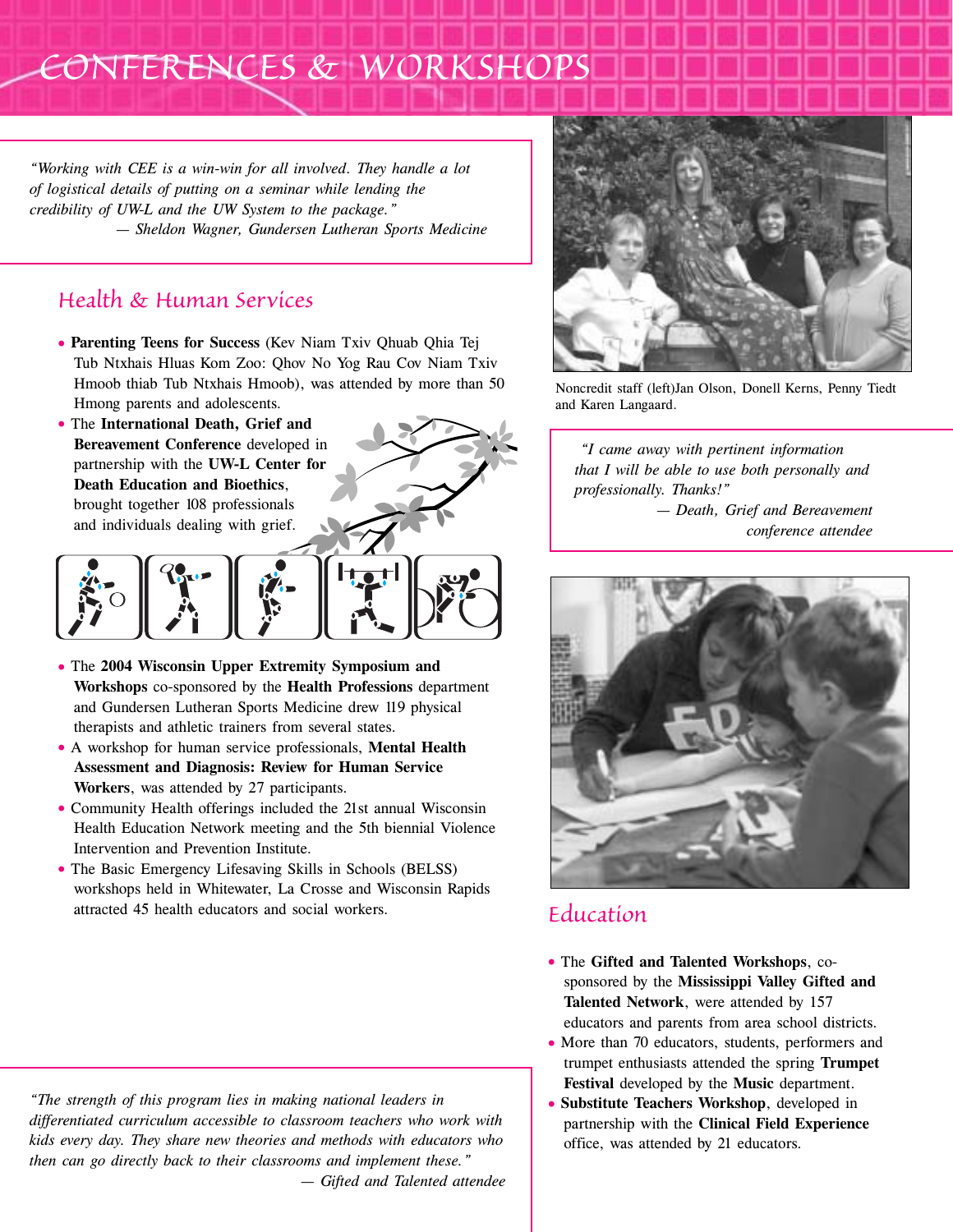#### *Sciences*

- **Five Wetland Delineation Training workshops** were offered for 74 natural resource professionals. Partners included the **UW-L River Studies Center, Wisconsin Department of Administration Coastal Management Program, Wisconsin Department of Natural Resources**, and other state and federal agencies. A Basic Hydric Soil Identification workshop was offered for the second time and filled with 18 participants.
- More than 150 **North American Mycological Association** members attended the annual international foray featuring lectures by world-renowned presenters.

#### *Business*

- The **SBDC** continued its successful partnership with the State Bank of La Crosse and the La Crosse Tribune with **"Economic Indicators: An Update for the 7 Rivers Region."** Over 200 community and business leaders attended two breakfast forums to gain additional insight into the regional economy.
- **Women in Leadership**, developed by campus and community leaders, targeted women in the Coulee Region who seek additional support, guidance and educational information in the area of leadership. Thirty women attended the workshops.
- The SBDC offered over 30 programs and workshops to local business owners and managers in the region. Topics included management, marketing, finance, pre-venture and legal issues.



Small Business Development staff (left)Maureen Spencer, Christina Trombley, Jan Gallagher and Vicki Bain.

*"I have enjoyed, laughed, shared and learned a great deal in these past weeks - and see myself on a path to bigger and better things, roles and leadership opportunities."*

*— Women in Leadership attendee*

### *For More Information*

**Director, Continuing Education** M. Donald Campbell (608)785-6501 *campbell.dona@uwlax.edu* **Marketing Services** Tracy Noyes (608)785-6511 *noyes.trac@uwlax.edu* **Business Development** Christina Trombley (608)785-8781 *trombley.chri@uwlax.edu* **Community Health** Gary D. Gilmore (608)785-8163 *gilmore.gary@uwlax.edu* **Conferences and Youth Programs** Penny Tiedt (608)785-6503 *tiedt.penn@uwlax.edu* **Exercise and Sport Science/ Teacher Education** Annette Valeo (608)785-6528 *valeo.anne@uwlax.edu* **Human Services** (608)785-6508 *langaard.kare@uwlax.edu* **Learning Communities/ Teacher Education** Lynn Weiland (608)785-6512 *weiland.lynn@uwlax.edu*  **Online Programs** Kay Robinson (608)785-6510 *robinson.kay@uwlax.edu*

#### *If you are interested in:*

- More information about learning communities, credit courses, certificate programs, conferences and workshops
- Partnering or co-sponsoring a program with UW-La Crosse
- Creating a program that meets specific needs of your organization

#### *Please contact us:*

| By Mail:   | <b>Continuing Education</b> |
|------------|-----------------------------|
|            | <b>UW-La Crosse</b>         |
|            | 205 Morris Hall             |
|            | 1725 State Street           |
|            | La Crosse, WI 54601         |
| By Phone:  | (608)785-6500               |
| By Fax:    | (608) 785-6547              |
| By E-mail: | continuinged@uwlax.edu      |
| Web site:  | www.uwlax.edu/conted        |

*Many programs are made possible in partnership with UW-Extension.*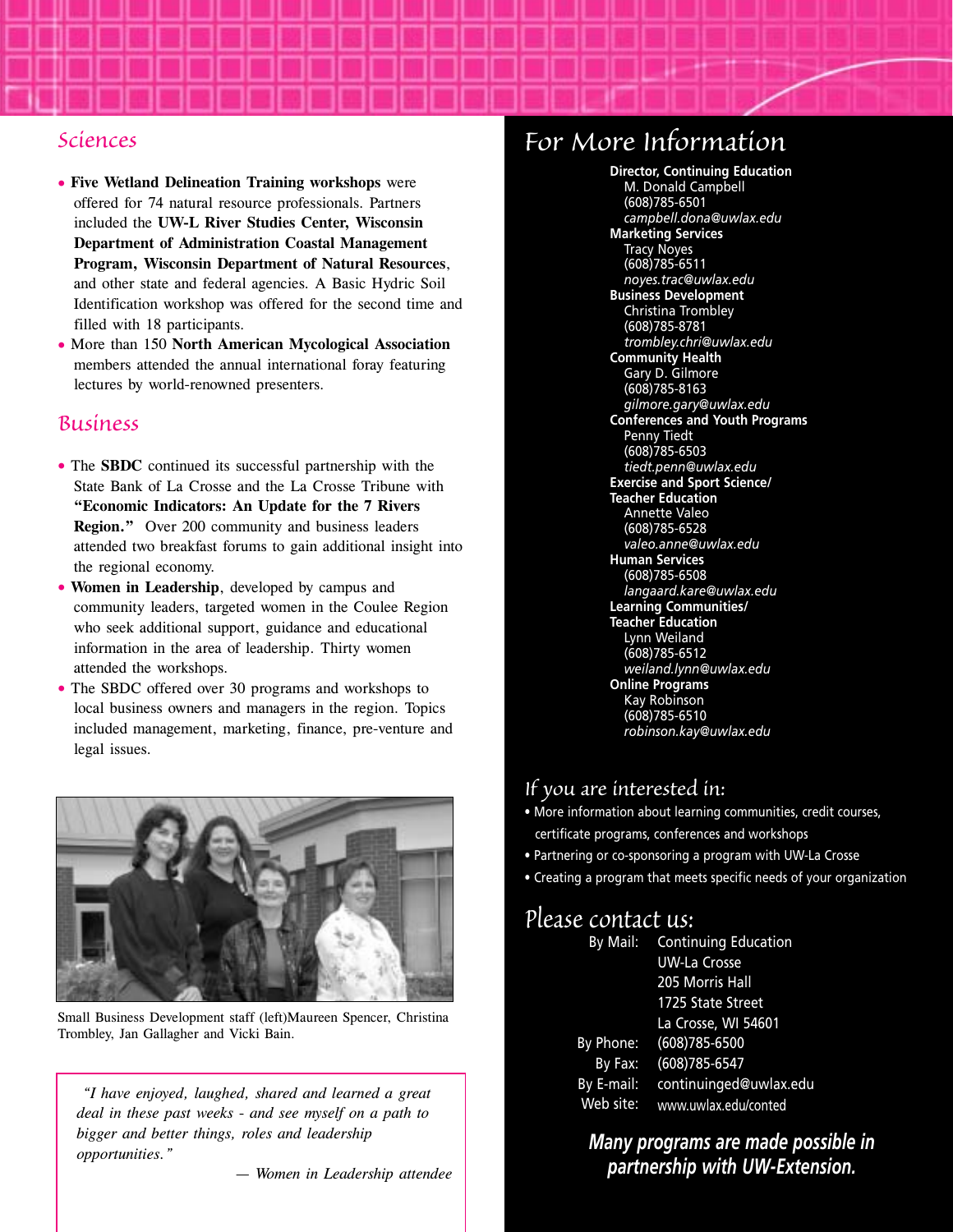### *PRE-COLLEGE PROGRAMS*

#### *College Preparatory Programs*

- The **Self-Sufficiency Program** (SSP), a free college-prep program for low-income adults, was offered at the Hamilton Family Learning Center, La Crosse. Six of 10 individuals who completed the SSP have been admitted to UW-La Crosse for fall 2005. This outreach program is offered by the **Women, Gender, & Sexuality Studies** department and supported by Continuing Education.
- **Sixteen high school students** participated in the **ACT Prep Course**, a new pre-college program designed to raise student test scores.
- More than **70 high school girls** attended **College Survivor**, an event to encourage the pursuit of post-secondary education and offered in collaboration with the Girls Scouts of the USA Riverland Council and Campus Girl Scouts.

*"The fact that the CEE staff are always efficient, quick with requests and great communicators make working with Kids College a great experience."*

> *— Bonnie Schmitz, Norwalk-Ontario-Wilton LMC director/Gifted & Talented coordinator*







#### *Youth Programs*

- More than 135 high school students attended **Wisconsin Business World**, a four-day program that brings students and business volunteers together to learn about the challenges facing the free enterprise system.
- The **Junior Science and Humanities Symposium** was attended by 55 high school students presenting research and experimentation in sciences, mathematics and engineering.
- Ongoing pre-college programs, offered for 801 middle school and high school students included:
	- The 16th annual **Young Scholars** program
	- **Girls in Science**, in partnership with the **Wisconsin Center for Academically Talented Youth**
	- **Environmental Explorers**, in partnership with the **Upper Midwest Environmental Sciences Cente**r (UMESC)
	- The fifth annual **Vocal Jazz Camp**
	- **Kids College**, in partnership with the **Mississippi Valley Gifted and Talented Network**
	- **Academic Decathlon**, in partnership with **CESA #4**
- Harmony Explosion Camp, a program that introduced barbershop harmony and glee-club music, attracted 50 high school boys.
- More than 20 cyclists attended the USA Cycling Athlete Development camp. The top six young men and women riders from the three days of competition advanced to the national camp at the U.S. Olympic Training Center.
- Hooked on Fishing was offered to middle and high school students for the third year.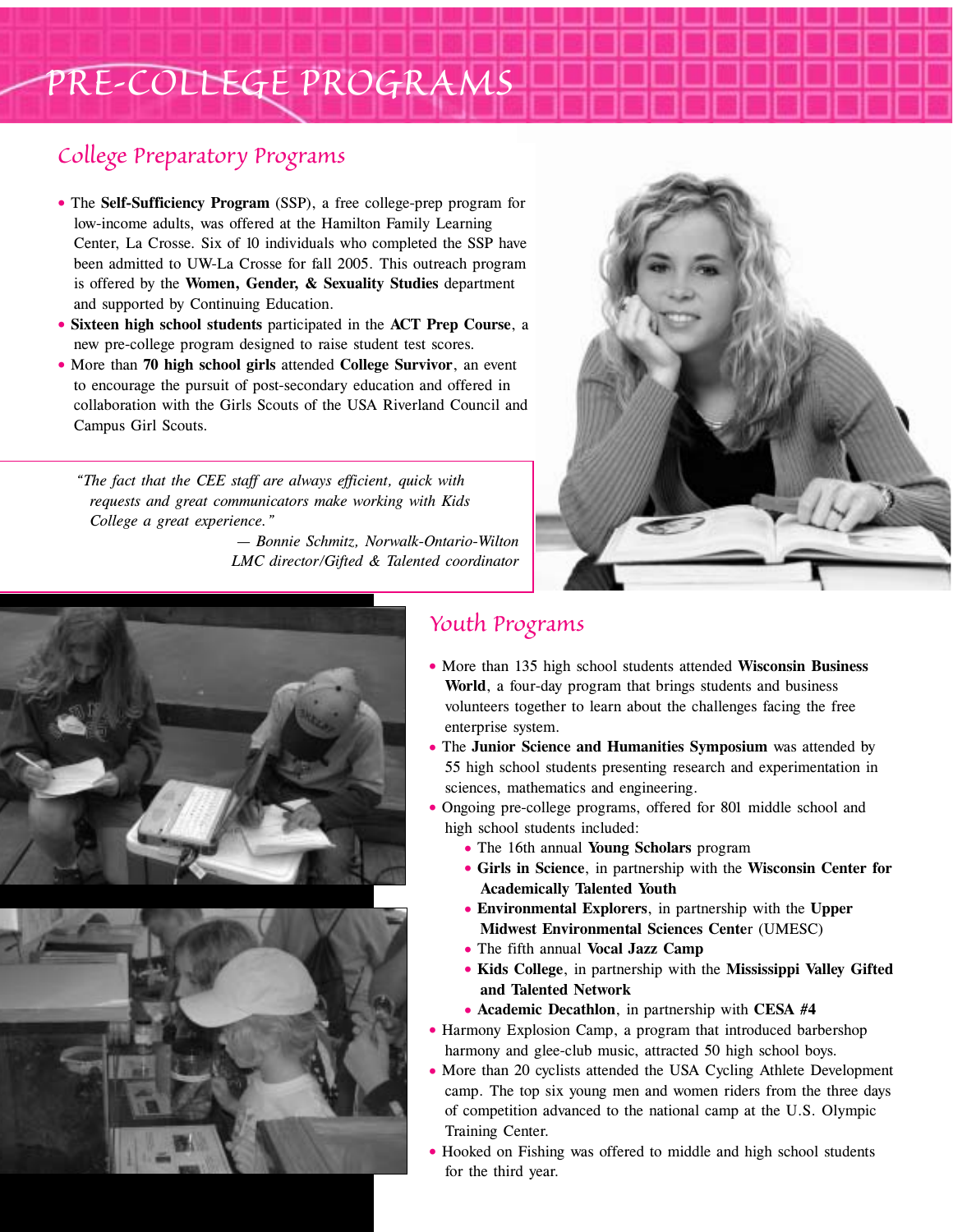# *OLDER ADULT PROGRAMS*



- **Jazz on the Mississippi**, an Elderhostel program attended by 50 seniors from across the country, was offered in conjunction with the 19th annual Great River Jazz Fest.
- Twenty-two **Learning in Retirement** members traveled to **Vietnam** to revisit the country's historical and colonial past through visits to China Beach, Mekong Delta and the American Embassy in Saigon.
- Thirty-four programs were offered for 188 LIR members. Courses included Exploring the American Mystery Novel, Campaign and Elections 2004, Meredith Willson: The Man and His Music and Understanding Communities of Color.
- Walking Tours: Exploring the Heart and Sole of Crete and Exploring the Heart and Sole of Ireland attracted 22 individuals.

*"The program and music was great. Professionally organized and the people running the program were extremely helpful and always available to answer questions."*

*— Jazz on the Mississippi attendee*

#### *Leisure*

- The 17th annual Mini-Harmony Education Program, a program designed to improve vocal singing techniques and performance presentation, was attended by more than 100 barbershop singers from Wisconsin and Minnesota.
- Instant Piano for Hopelessly Busy People was offered for the fifth year.
- Career Women in Golf was offered for the first time.

### *Learner Profile:*



#### *Jack and Bev Pfister*

Bev and Jack Pfister are seasoned travelers and have visited such far away places as Chile, Peru, Spain and Portugal. The two enjoy unique, cultural adventures where they are able to explore the country and develop insights into the local customs and current social and political situations. When they were presented with the opportunity to travel to Cuba in 2002 as part of a Learning in Retirement (LIR) education tour, the Pfister's were one of the first couples to sign up.

"Traveling to Cuba was a once in a lifetime opportunity. The fact that it was an educational tour just added to its appeal," says Jack. The Pfister's were so impressed with the trip to Cuba that when the LIR members planned a second trip to Vietnam in the fall of 2004, Bev and Jack jumped at the opportunity. "Vietnam was always on our 'to do' list of places to visit and once we heard that the trip was being planned by the same LIR members who planned Cuba we knew it would be great," says Bev.

In September 2005, the Pfister's will be taking their third LIR trip to East Africa. The couple, along with 18 others will take part in an African safari where they will be immersed into the culture of Tanzania.

"Again, once we found out that LIR was planning this excursion, we knew the trip would be planned to perfection. We would have experiences that we wouldn't typically get with a travel agency," adds Jack.

There is no slowing down for the Pfister's. Their "to do" list still includes New Zealand and Yugoslavia. "We'll travel any place that doesn't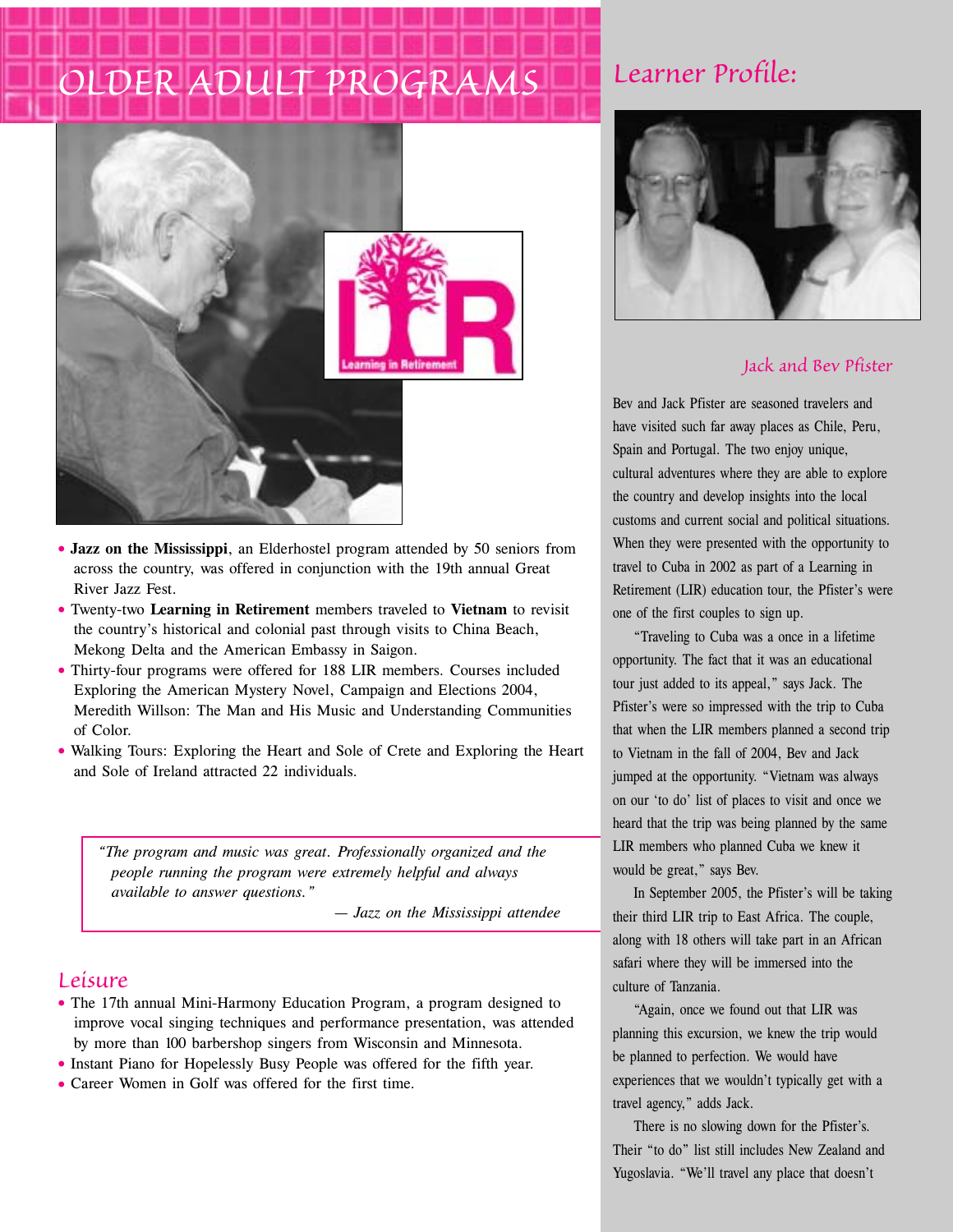



#### *How can we help you?*

Program development, including audience identification, needs assessment, market research, content development and speaker identification.

Program implementation, including budget development, marketing, instructor arrangements, logistical arrangements (facilities, equipment, food service, lodging), preregistration, on-site registration, revenue and expense management, report generation, Continuing Education Unit (CEU) reporting and program evaluation.

#### *Credit courses, conferences and workshops were delivered to:*

**CEE's custom programs** are dedicated to providing the finest professional development opportunities for nonprofit, business, government and other organizations throughout the Seven Rivers Region and the State. Our custom programs are designed to support strategic organizational objectives as well as to meet specific skill development needs of the work force.

Our staff will work directly with you to assess needs, identify educational resources, coordinate the delivery of programs and services, and ensure your satisfaction.

The SBDC also provides customized training for a number of organizations, including training in conflict resolution, project management and supervisory skills.

Our programs can be offered on campus, at your workplace, at other locations or through distance education technology. Delivery can be scheduled for days, evenings, or weekends. Use CEE or SBDC's custom programs as an alternative or supplement to your own in-house training.

#### Benefits:

- You determine when, where and what
- You select the participants
- Your employees learn together as a staff/team
- Everyone receives the same information at the same time
- Skills learned one day are put to use the next
- You achieve across-the-board results
- Customized programming is cost-effective

Please contact us to determine how we can work with you.

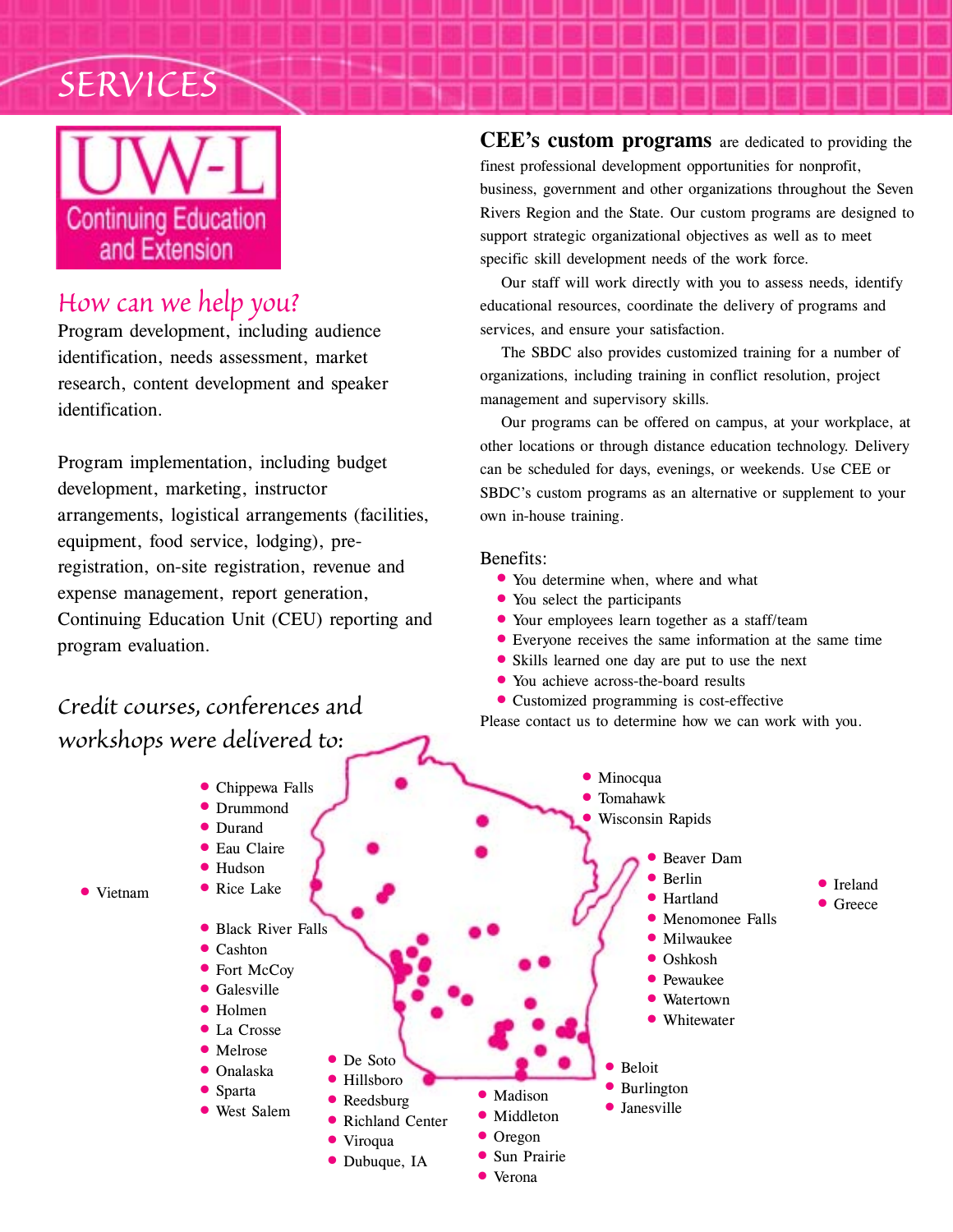# *PARTNERSHIPS*

#### *Who do we work with?*

University academic and administrative units; area school districts and educational agencies; health care organizations; professional associations; local, state and federal governments; and various community organizations.



Administrative staff (left)Tracy Noyes, Susanne Koehler, Carol Klimek, Don Campbell



### *Why should you work with us?*

- Benefit from our experience in program development and delivery.
- Receive administrative support while freeing you to focus on program content.
- Provide visibility for your department or organization.
- Develop the service portion of your promotion and tenure files.
- Receive compensation for your instructional service.
- CEE received a \$17,000 **EDvantage grant** from **UW-Extension** to offer an Information Security Program, developed by the **Computer Science department** in collaboration with the **Small Business Development Center (SBDC)**, and the **Tri-State Area Technology Group**. The project's goal is to strengthen the local economy by improving the quality and quantity of professional development opportunities for information technology professionals.
- Another **EDvantage grant** was received from **UW-Extension** for \$17,200 to investigate potential Geographic Information Systems (GIS) business and government applications, in collaboration with the **Center for Geographic Information Science, SBDC,** and the **Mississippi River Regional Planning Commission.**
- UW-La Crosse School of Education and CEE in collaboration with CESA #4 was awarded a Wisconsin Department of Instruction grant that allowed them to establish a **License Renewal Support Center** (LRSC). UW-L is one of sixteen sites in Wisconsin to be named an LRSC. The primary purpose of the Center is to provide PI 34 license renewal-related services to various licensed educators not employed by Wisconsin public schools.
- CEE established individual agreements with **the La Crosse, Onalaska, Holmen, West Salem, Galesville-Ettrick-Trempealeau** and **Black River Falls** school districts to collaborate in offering professional development programs.
- CEE continued as the western Wisconsin partner of the **Wisconsin Geriatric Education Center (WGEC)**. The WGEC is a federally funded center, based at Marquette University, whose mission is to enhance, through education and training, the quality and availability of health care for Wisconsin's aging population. CEE's professional certificate program in Gerontology was the primary impetus for WGEC's invitation to join the consortium.
- The **2005 Summer Youth Program Guide**, a collaborative effort by the **Boy's and Girl's Club, the La Crosse School District**, and **CEE** was distributed to all K-12 students in the La Crosse and surrounding school districts. The guide offered Coulee Region families one resource for planning youth summer activities.
- The **UW-L Foundation** provided scholarships for youth programs.
- The Academy of Applied Science and the School of Education provided funding support for the Junior Science and Humanities Symposium.
- Other financial support included:
	- UMESC
	- Baywood Publishing
	- Gundersen Lutheran Medical Foundation
	- College of Science and Allied Health
	- College of Liberal Studies